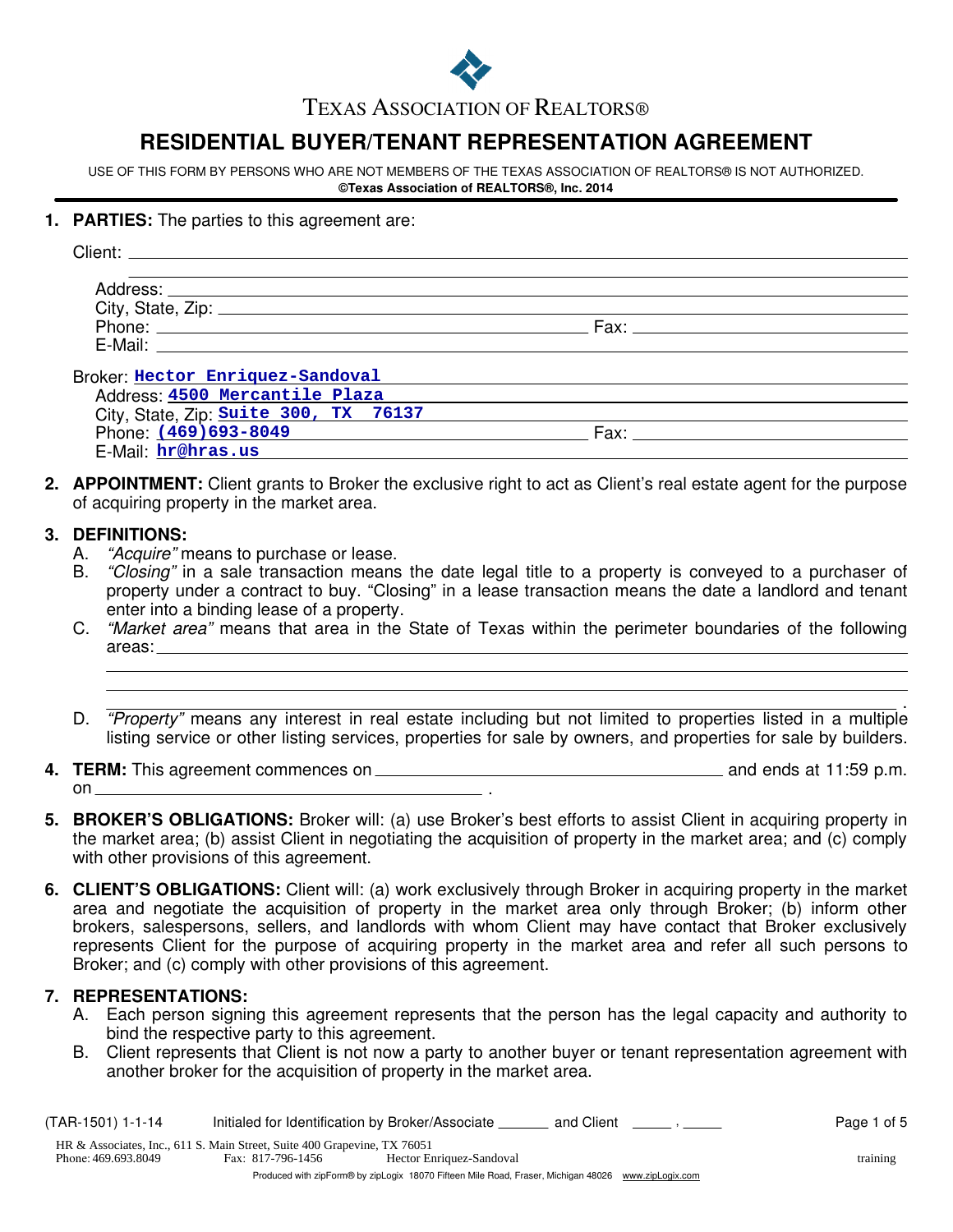- C. Client represents that all information relating to Client's ability to acquire property in the market area Client gives to Broker is true and correct.
- D. Name any employer, relocation company, or other entity that will provide benefits to Client when . acquiring property in the market area:

# **8. INTERMEDIARY:** *(Check A or B only.)*

- □ A. Intermediary Status: Client desires to see Broker's listings. If Client wishes to acquire one of Broker's listings, Client authorizes Broker to act as an intermediary and Broker will notify Client that Broker will service the parties in accordance with one of the following alternatives.
	- (1) If the owner of the property is serviced by an associate other than the associate servicing Client under this agreement, Broker may notify Client that Broker will: (a) appoint the associate then servicing the owner to communicate with, carry out instructions of, and provide opinions and advice during negotiations to the owner; and (b) appoint the associate then servicing Client to the Client for the same purpose.
	- (2) If the owner of the property is serviced by the same associate who is servicing Client, Broker may notify Client that Broker will: (a) appoint another associate to communicate with, carry out instructions of, and provide opinions and advice during negotiations to Client; and (b) appoint the associate servicing the owner under the listing to the owner for the same purpose.
	- (3) Broker may notify Client that Broker will make no appointments as described under this Paragraph 8A and, in such an event, the associate servicing the parties will act solely as Broker's intermediary representative, who may facilitate the transaction but will not render opinions or advice during negotiations to either party.
- $\Box$  B. No Intermediary Status: Client does not wish to be shown or acquire any of Broker's listings.
- **Notice: If Broker acts as an intermediary under Paragraph 8A, Broker and Broker's associates:**
	- **may not disclose to Client that the seller or landlord will accept a price less than the asking price unless otherwise instructed in a separate writing by the seller or landlord;**
	- **may not disclose to the seller or landlord that Client will pay a price greater than the price submitted in a written offer to the seller or landlord unless otherwise instructed in a separate writing by Client;**
	- **may not disclose any confidential information or any information a seller or landlord or Client specifically instructs Broker in writing not to disclose unless otherwise instructed in a separate writing by the respective party or required to disclose the information by the Real Estate License Act or a court order or if the information materially relates to the condition of the property;**
	- **shall treat all parties to the transaction honestly; and**
	- **shall comply with the Real Estate License Act.**
- **9. COMPETING CLIENTS:** Client acknowledges that Broker may represent other prospective buyers or tenants who may seek to acquire properties that may be of interest to Client. Client agrees that Broker may, during the term of this agreement and after it ends, represent such other prospects, show the other prospects the same properties that Broker shows to Client, and act as a real estate broker for such other prospects in negotiating the acquisition of properties that Client may seek to acquire.

## **10. CONFIDENTIAL INFORMATION:**

- A. During the term of this agreement or after its termination, Broker may not knowingly disclose information obtained in confidence from Client except as authorized by Client or required by law. Broker may not disclose to Client any information obtained in confidence regarding any other person Broker represents or may have represented except as required by law.
- B. Unless otherwise agreed or required by law, a seller or the seller's agent is not obliged to keep the existence of an offer or its terms confidential. If a listing agent receives multiple offers, the listing agent is obliged to treat the competing buyers fairly.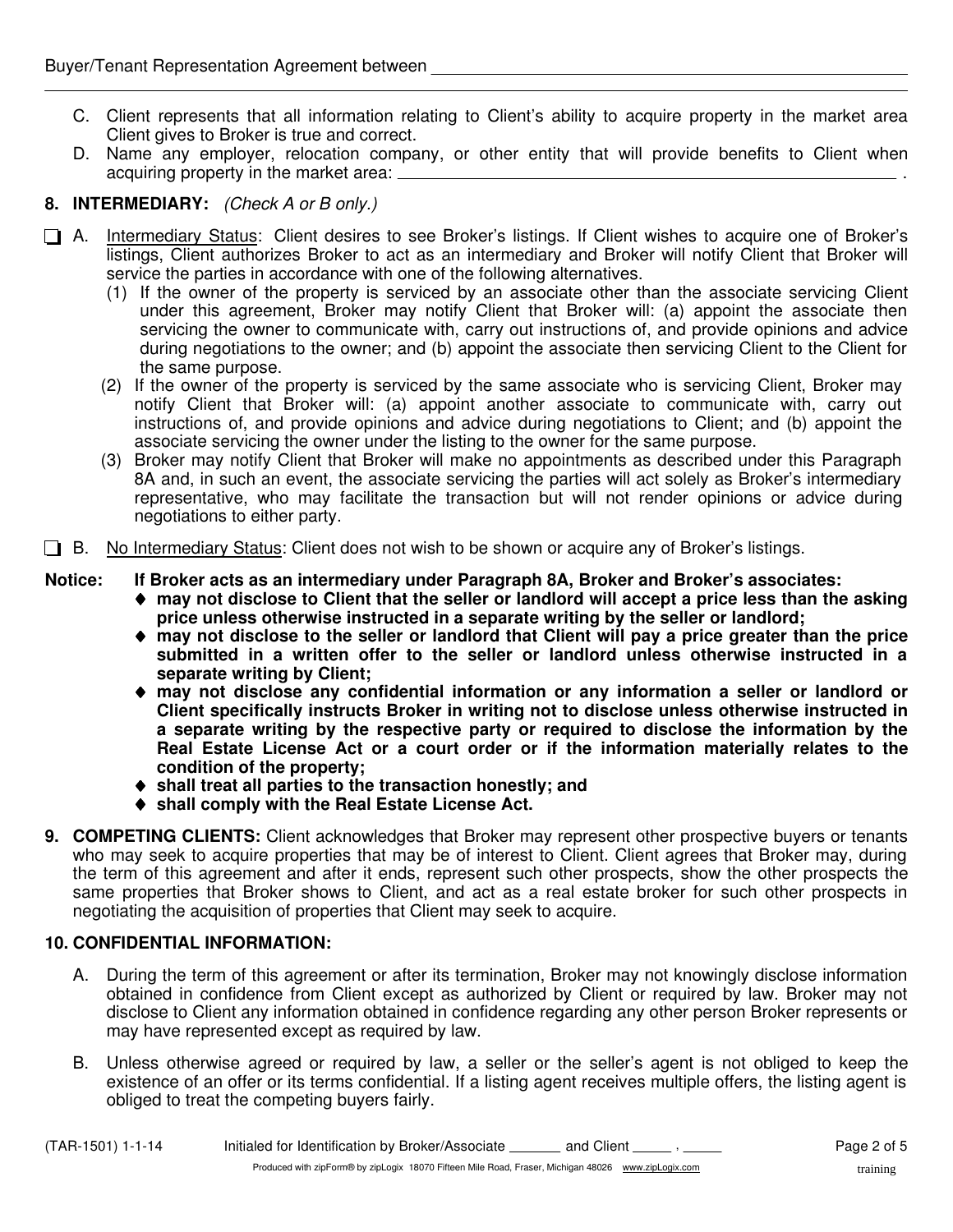# **11. BROKER'S FEES:**

- A. Commission: The parties agree that Broker will receive a commission calculated as follows: (1) **0.000** % of the gross sales price if Client agrees to purchase property in the market area; and (2) if Client agrees to lease property in the market area a fee equal to *(check only one box)*:  $\Box$  0.000 % of one month's rent or  $\boxed{\phantom{a}}$   $\phantom{a}$  **0.000** % of all rents to be paid over the term of the lease.
- B. Source of Commission Payment: Broker will seek to obtain payment of the commission specified in Paragraph 11A first from the seller, landlord, or their agents. **If such persons refuse or fail to pay Broker the amount specified, Client will pay Broker the amount specified less any amounts Broker receives from such persons.**
- C. Earned and Payable: A person is not obligated to pay Broker a commission until such time as Broker's commission is *earned and payable*. Broker's commission is *earned* when: (1) Client enters into a contract to buy or lease property in the market area; or (2) Client breaches this agreement. Broker's commission is *payable*, either during the term of this agreement or after it ends, upon the earlier of: (1) the closing of the transaction to acquire the property; (2) Client's breach of a contract to buy or lease a property in the market area; or (3) Client's breach of this agreement. If Client acquires more than one property under this agreement, Broker's commissions for each property acquired are earned as each property is acquired and are payable at the closing of each acquisition.
- D. Additional Compensation: If a seller, landlord, or their agents offer compensation in excess of the amount stated in Paragraph 11A (including but not limited to marketing incentives or bonuses to cooperating brokers) Broker may retain the additional compensation in addition to the specified commission. Client is not obligated to pay any such additional compensation to Broker.
- E. Acquisition of Broker's Listing: Notwithstanding any provision to the contrary, if Client acquires a property listed by Broker, Broker will be paid in accordance with the terms of Broker's listing agreement with the owner and Client will have no obligation to pay Broker.
- F. In addition to the commission specified under Paragraph 11A, Broker is entitled to the following fees.
	- (1) Construction: If Client uses Broker's services to procure or negotiate the construction of improvements to property that Client owns or may acquire, Client ensures that Broker will receive from Client or the contractor(s) at the time the construction is substantially complete a fee equal to:
	- (2) Service Providers: If Broker refers Client or any party to a transaction contemplated by this agreement to a service provider (for example, mover, cable company, telecommunications provider, utility, or contractor) Broker may receive a fee from the service provider for the referral. .
	- (3) Other:
- G. Protection Period: "Protection period" means that time starting the day after this agreement ends and continuing for \_\_\_\_\_\_\_\_\_ days. Not later than 10 days after this agreement ends, Broker may send Client written notice identifying the properties called to Client's attention during this agreement. If Client or a relative of Client agrees to acquire a property identified in the notice during the protection period, Client will pay Broker, upon closing, the amount Broker would have been entitled to receive if this agreement were still in effect. This Paragraph 11G survives termination of this agreement. This Paragraph 11G will not apply if Client is, during the protection period, bound under a representation agreement with another broker who is a member of the Texas Association of REALTORS® at the time the acquisition is negotiated and the other broker is paid a fee for negotiating the transaction.

.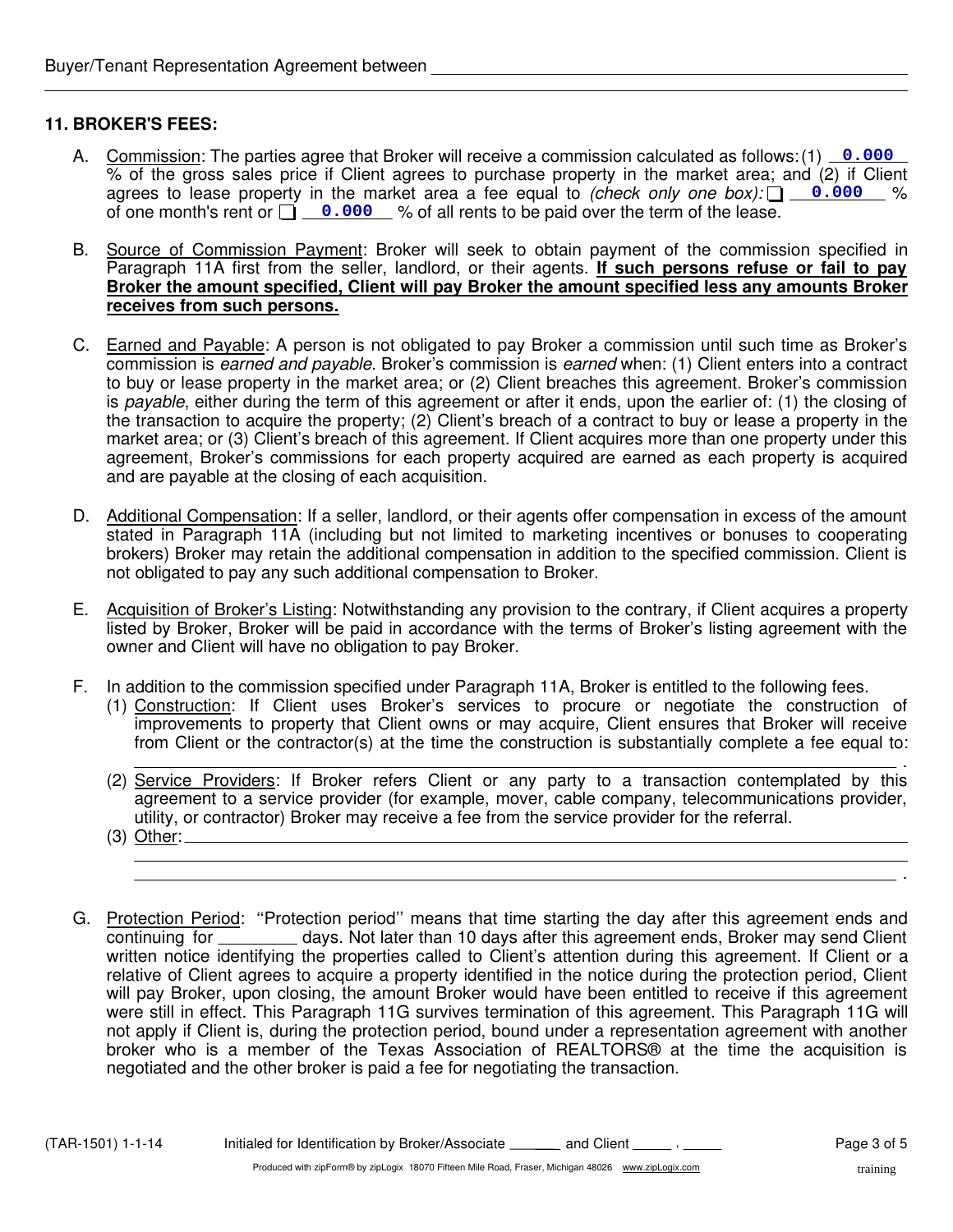- H. **Escrow Authorization:** Client authorizes, and Broker may so instruct, any escrow or closing agent authorized to close a transaction for the acquisition of property contemplated by this agreement to collect and disburse to Broker all amounts payable to Broker.
- I. County: Amounts payable to Broker are to be paid in cash in <u>County County, Texas</u>.
- **12. MEDIATION:** The parties agree to negotiate in good faith in an effort to resolve any dispute that may arise related to this agreement or any transaction related to or contemplated by this agreement. If the dispute cannot be resolved by negotiation, the parties will submit the dispute to mediation before resorting to arbitration or litigation and will equally share the costs of a mutually acceptable mediator.
- **13. DEFAULT:** If either party fails to comply with this agreement or makes a false representation in this agreement, the non-complying party is in default. If Client is in default, Client will be liable for the amount of compensation that Broker would have received under this agreement if Client was not in default. If Broker is in default, Client may exercise any remedy at law.
- **14. ATTORNEY'S FEES:** If Client or Broker is a prevailing party in any legal proceeding brought as a result of a dispute under this agreement or any transaction related to this agreement, such party will be entitled to recover from the non-prevailing party all costs of such proceeding and reasonable attorney's fees.
- **15. LIMITATION OF LIABILITY: Neither Broker nor any other broker, or their associates, is responsible or liable for any person's personal injuries or for any loss or damage to any person's property that is not caused by Broker. Client will hold broker, any other broker, and their associates, harmless from any such injuries or losses. Client will indemnify Broker against any claims for injury or damage that Client may cause to others or their property.**
- **16. ADDENDA:** Addenda and other related documents which are part of this agreement are:<br>
M Information About Brokerage Services
	-
	- **Protecting Your Home from Mold**
	- **Information Concerning Property Insurance**
	- General Information and Notice to a Buyer **X**



## **17. SPECIAL PROVISIONS:**

### **18. ADDITIONAL NOTICES:**

- **A. Broker's fees and the sharing of fees between brokers are not fixed, controlled, recommended, suggested, or maintained by the Association of REALTORS® or any listing service.**
- **B. In accordance with fair housing laws and the National Association of REALTORS® Code of Ethics, Broker's services must be provided without regard to race, color, religion, national origin, sex, disability, familial status, sexual orientation, or gender identity. Local ordinances may provide for additional protected classes (for example, creed, status as a student, marital status, or age).**